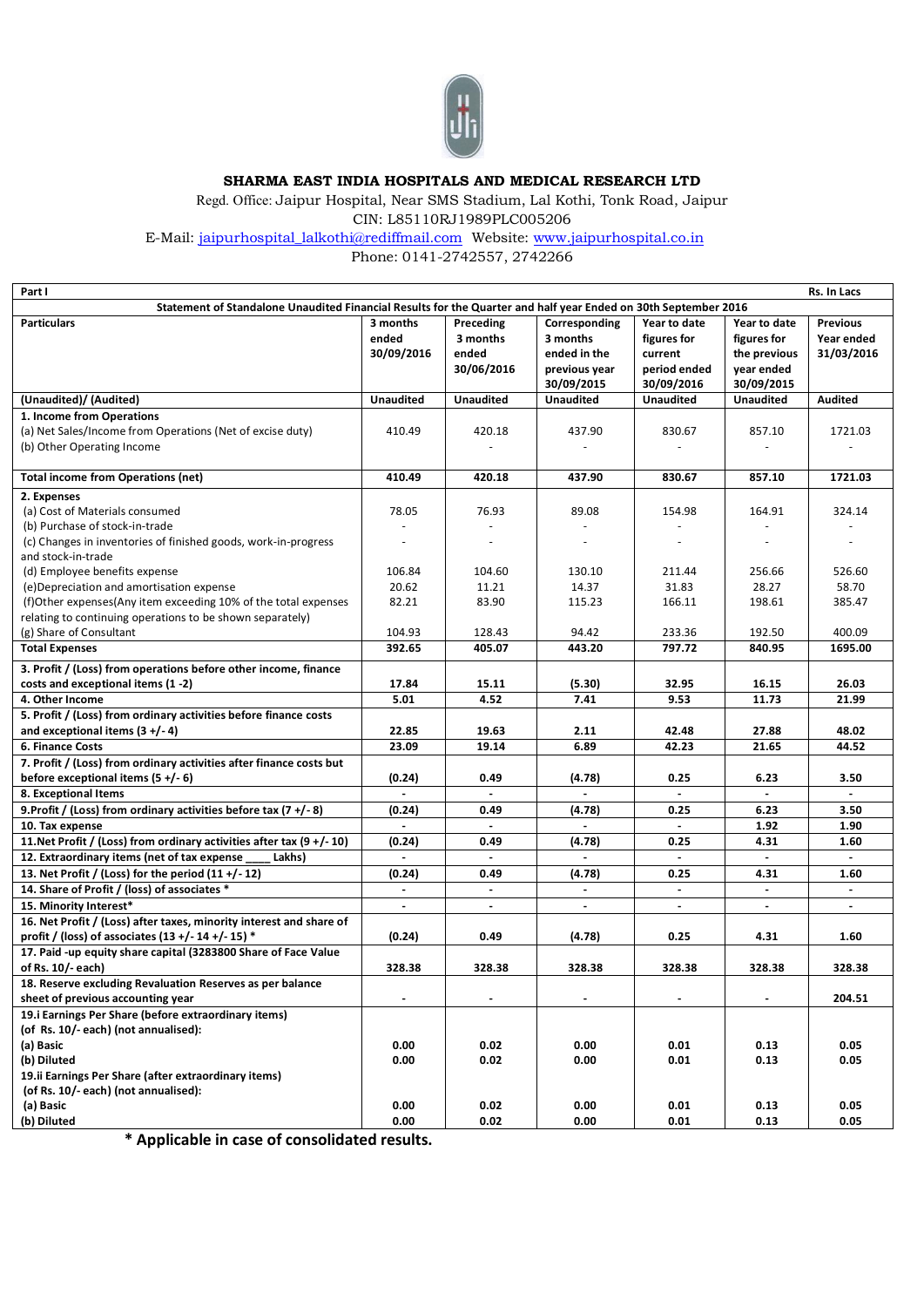Note:-

- 1. These results have been reviewed by the Audit Committee and taken on record by the Board of Directors at their meeting held on 11<sup>th</sup> November, 2016.
- 2. The figure of previous period/year have been re-grouped/re-arranged and / or recast wherever found necessary.

Date: 11<sup>th</sup> November, 2016

By Order of the Board Place: Jaipur For Sharma East India Hospitals and Medical Research Ltd.

Sd/- ` Shailendra Sharma Managing Director DIN: 00432070